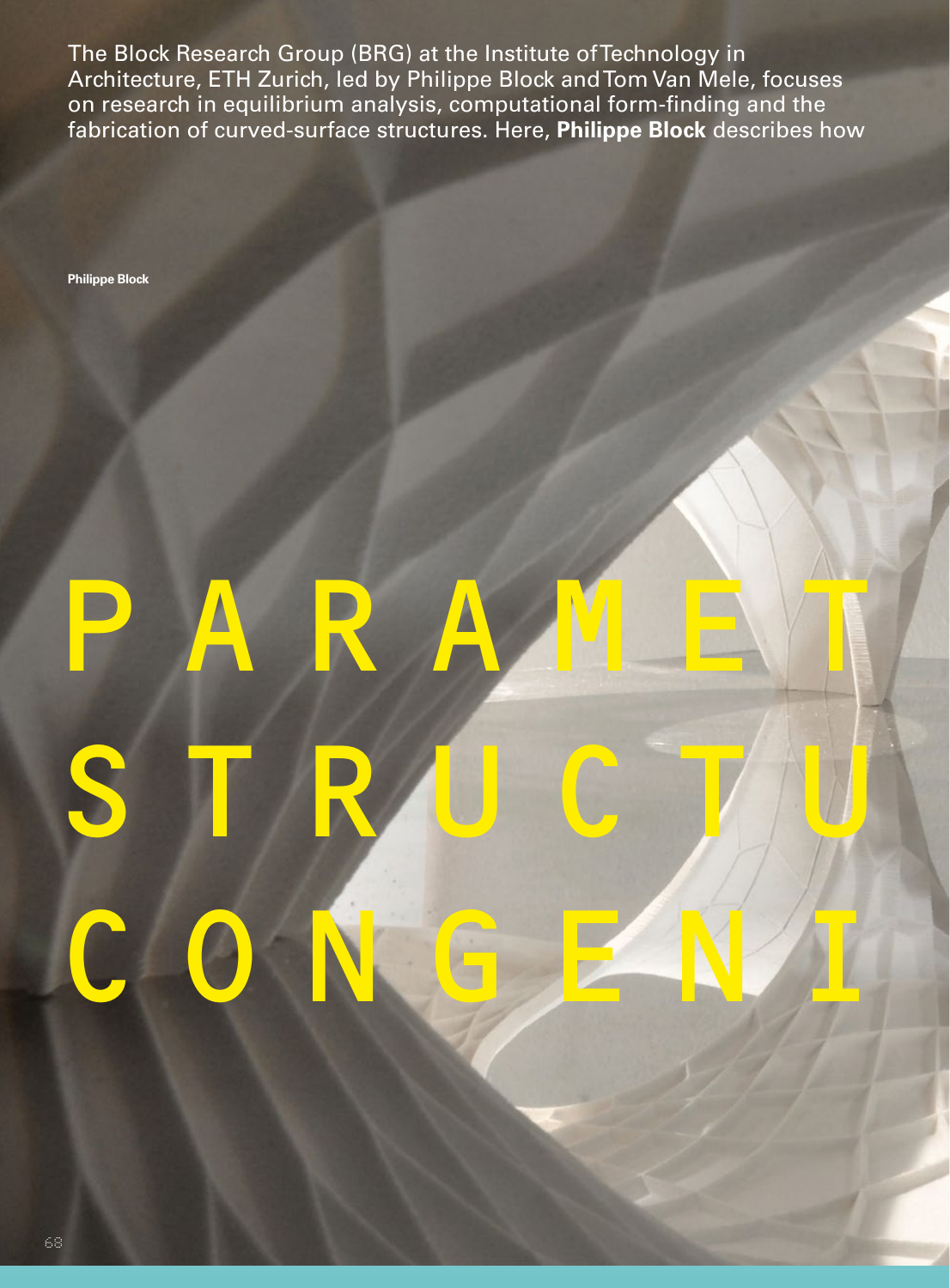Parametricism's preoccupation with expressive surface structures enables architecture 'to learn from the past' and draw on the rich seam of historical knowledge that has informed the complex curved structures of the Gothic cathedral builders and modern masters.

RICINS M'S

R A LU

**CONGENIERS**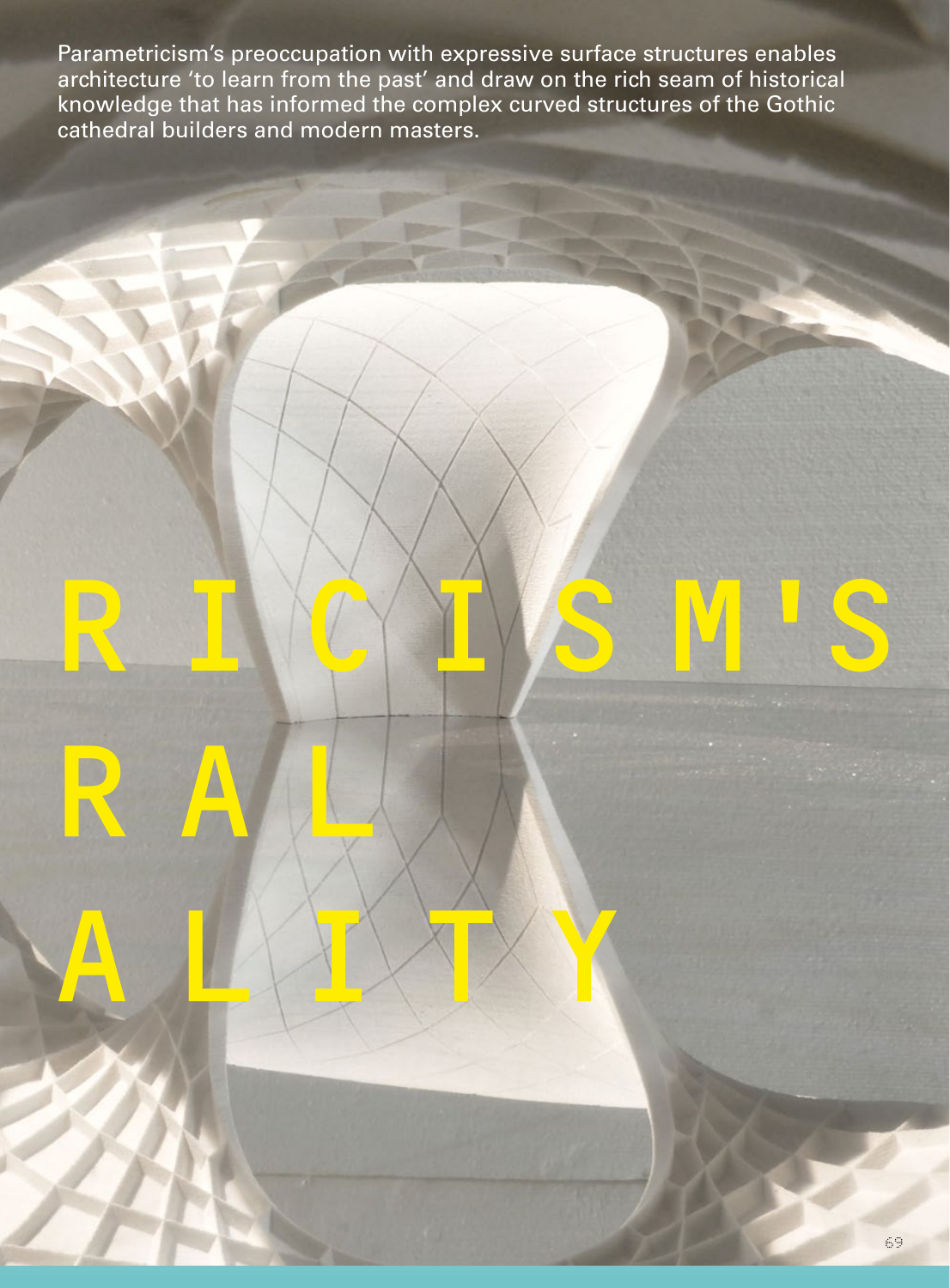



The design and construction of shell structures is an inherently historical field, the greatest examples having been realised in the past. These reach back to the Gothic era, with its sensational stone cathedrals, to the tile vaulting of Rafael Guastavino at the turn of the 20th century, and more recently to the period of the great shell builders of the 1950s and 1960s led by the likes of Eduardo Torroja, Félix Candela and Heinz Isler in reinforced concrete, or Eladio Dieste in reinforced brick. It is only now, however, that this knowledge is being reintroduced and enhanced through new research.

Thanks to recent innovations in structural engineering, particularly in the development of extremely flexible and fast structurally informed computational design methods, as well as in multi-criteria optimisation techniques, the gap between structural and architectural complex curved geometry is narrowing. The potential of this newly generated knowledge is that it allows for truly holistic designs that find a balance between form and force. The terms 'expressive' and 'structurally efficient' are no longer oxymoronic, but can be synonymous. Parametricism proposes a style that capitalises on expressive surface structures, allowing geometry in architecture to adequately address the complex, dynamic and programmatic requirements of contemporary institutions.

Block Research Group (BRG), Funicular funnel shell, ETH Zurich, 2013

*previous spread and above:* Controlling the flow of forces through explicit form and force diagrams, the new graphical form-finding approaches developed by the BRG allow the careful shaping of expressive and structurally efficient shells. This shell acts in compression on the inside, balanced by a tension ring along the cantilevering perimeter

## LEARNING FROM THE PAST: THE DECLINE AND CHALLENGES OF SHELLS

The use of continuous shell structures in architecture and the knowledge required for their design and construction declined significantly from the 1960s for a number of reasons. Firstly, they are difficult to integrate into programmatic needs, particularly in multilevel buildings, and they present a variety of issues in the arena of building physics, as well as challenges in architectural detailing. Formally they fell out of fashion, especially during the rise of 20thcentury Modernism. Given the typical costs involved in the construction of formwork, they are materially and labour intensive, and ultimately the available types of optimised geometry for shell structures have until recently been limited.

Despite these many challenges, however, the use of shell structures can also offer opportunities, as will be argued here. By proposing a style that is dominated by expressive surface structures, Parametricism can utilise complex geometry to address the multifarious demands of contemporary architecture, for example by providing more intuitive and natural ways to navigate space using the inherent semiological potentials of shapes. It thus addresses one of the above-mentioned key reasons why shell structures have fallen into disuse: the challenge of integrating programmatic needs in an elegant manner.

In no small way, this reason for the declining use of shell structures may be attributed to issues of building physics; for example, how to avoid thermal bridges,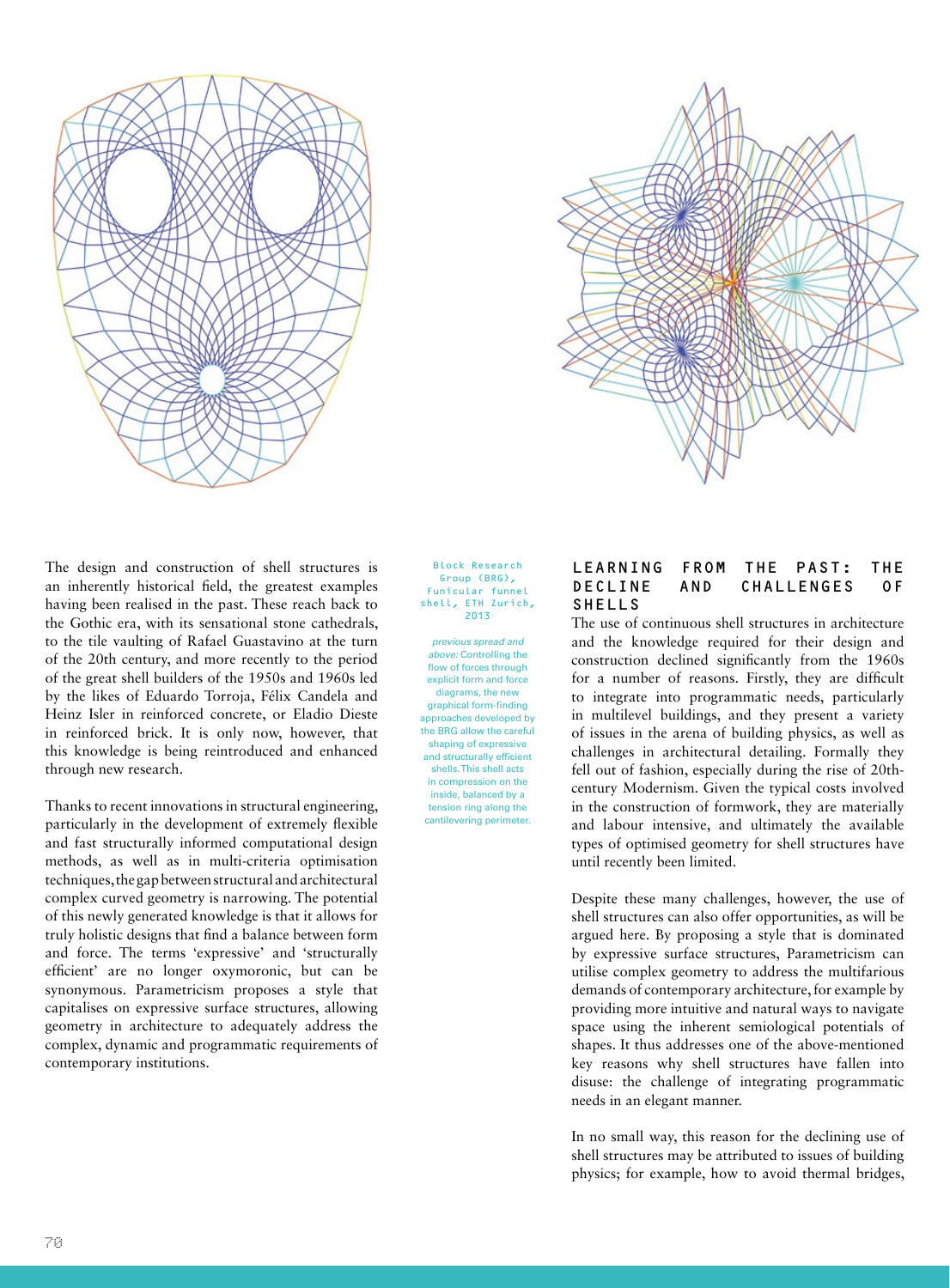

how to integrate insulation without covering a shell's surface, or how to interface with vertical walls or in between floors. The inherent flatness of floors is at odds with the continuous curves of a shell structure. An astonishing structure like Félix Candela's posthumous Oceanogràfic in Valencia, an oceanarium representing various marine habitats that was completed in 2003, arguably loses its eloquence – visible only during its construction phase – right after the formwork has been taken out; once that raw construction is filled with walls, facades, building systems, lighting and so on, it becomes a less compelling form. How might shells be designed so they are also floors, or how can floors become shells? Finding a language – and an efficient and cost-effective means of construction – that integrates shells beyond their occasional appearance as singular building roofs or pavilion structures offers great potential to return meaning and purposefulness to these elegant structural systems.

### BUILDING AT ANY 'COST'

Complex architectural geometry typically comes at the expense of structural elegance and construction efficiency. Shell structures can address the former with varying degrees of success, but they all too quickly become unconvincing if they do not also address the latter; that is, if they cannot be constructed in an efficient or generally appropriate manner that considers the important role of local, cultural, and (socio-) economic factors. Shells typically require full and rigid formworks. Furthermore, the materials used to build formwork

# Félix Candela, Oceanogràfic, Valencia, Spain, 2003

*top:* After Candela's death in 1997, engineers Carlos Lázaro and Alberto Domingo of CMD Ingenieros continued this oceanarium project, realising the shell as a thin sheet of only 6 centimetres (2 inches) in steel-fibre concrete spanning 40 metres (130 feet).



designtoproduction, Destroyed formwork of SANAA's Rolex Learning Center, Ecole Polytechnique Fédérale de Lausanne (EPFL), Switzerland, 2009

*above:* The custom CNC-cut shuttering of the optimised/ simplified formwork of the university study centre's concrete shell reduced to a pile of nonreusable waste.

shuttering are often used only once, as they are customised for a specific, doubly curved geometry. For example, Fabian Scheurer of designtoproduction has wistfully described the formwork for the construction of SANAA's Rolex Learning Center at the Ecole Polytechnique Fédérale de Lausanne  $(EPFL)$  in Switzerland (2009) as his first large-scale timber structure, though it only stood for a few months<sup>1</sup>

Structures such as Scheurer's for the EPFL study centre are therefore frequently not competitive in a profit-driven market, particularly where labour is expensive. Although some freeform concrete shells have been realised in recent years, these contemporary examples are usually signature buildings, where budget, materials or other constraints are not necessarily a central concern. Though these structures serve their place, a wider variety of applications in more diverse contexts is possible.

#### DISCOVERING OPPORTUNITIES

Advances in computer graphics, and especially the rapidly expanding possibilities enabled by computer modelling and generation techniques have resulted in an explosion of formal explorations in architectural design. New and complex shapes can be generated regardless of their structural stability or feasibility. The structural solutions required to build these new shapes often use an 'awkward accumulation of materials' rather than 'resistance through form' as Eladio Dieste termed it.<sup>2</sup> This leads to an approach to building that is intellectually – and often also architecturally – unsatisfactory. For example, a lack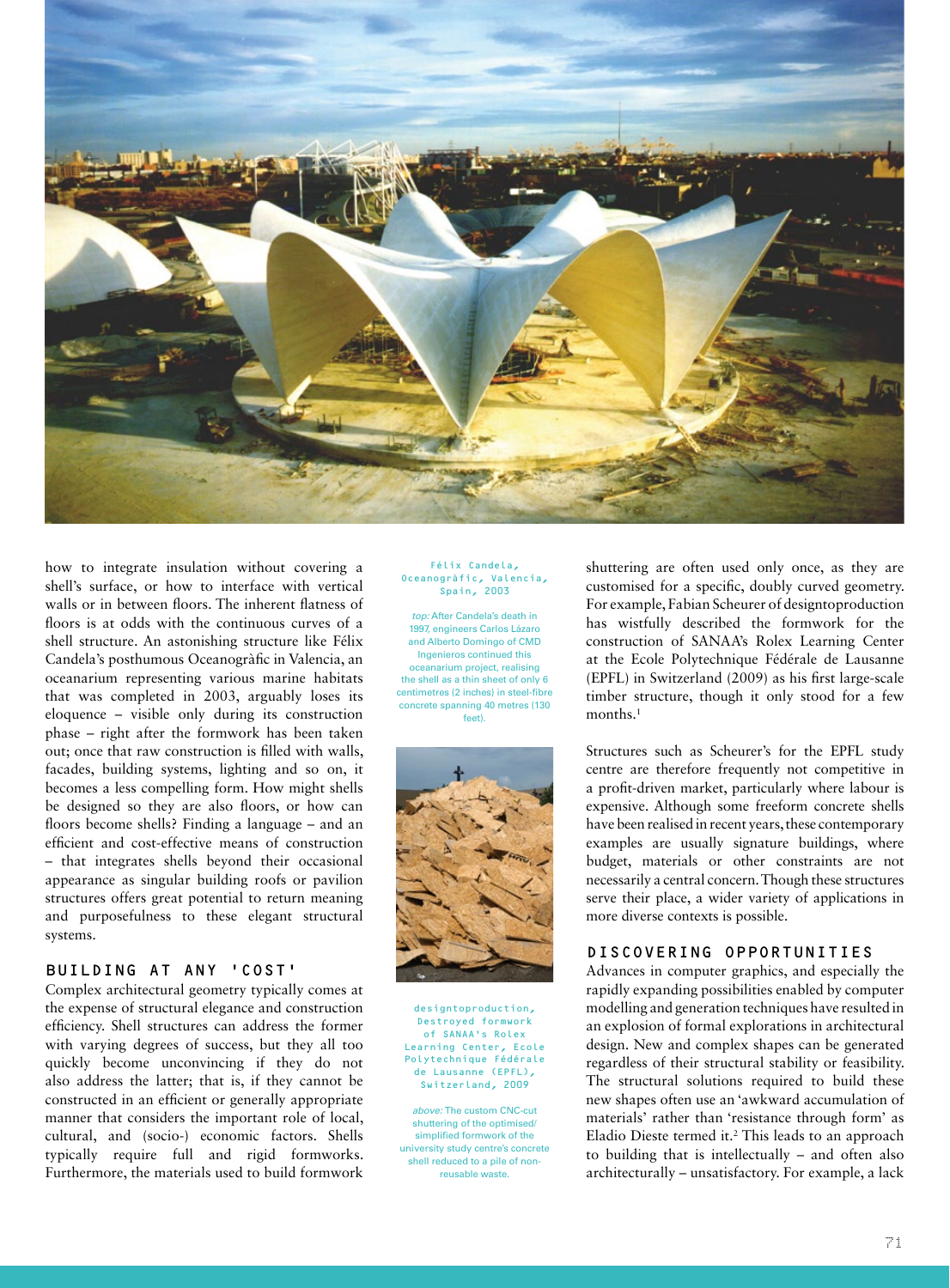

of structural thinking during the design process leads to constructions such as Frank Gehry's Walt Disney Concert Hall in Los Angeles (2003), where the structural engineers come in later to bring the architect's imaginative sketches into three dimensions. Such a unidirectional process results in heavy structures, wasted materials and inelegant details.

Arguably, architecture has failed if it is merely a freeform skin with a substructure, like the flat building fronts propped up from behind on the set of a Western, where it is only an image lacking materiality. Concrete shell structures, if properly designed and constructed in a process involving both architects and engineers, are able to cover large spaces at minimal material cost through efficient compressive and/or tensile membrane stresses, becoming fully three-dimensional functional forms rather than just screens. Shell shapes now go beyond the optimised ideal shapes and typologies developed by engineers and mathematicians in the heydays of shells in the 1950s and 1960s. They are fluid in their potential, which is made possible by

#### Heinz Isler, 'New Shapes for Shells', 1959

*left:* At the First Congress of the International Association for Shell Structures (IASS) in Madrid in 1959, Isler presented his paper 'New Shapes for Shells', which included an illustration of 39 playful sketched shapes for shells, with 'etc.' suggesting infinite variations.

new design approaches and tools. However, history can teach us much more. Structural concepts from the past can become driving forces in contemporary design; for example, traditional rib patterns can drive an aesthetic. More importantly, new efficiencies in fabrication and construction inspired by forgotten or lost knowledge can bring the entire methodology full circle. Parametricism needs real structural and engineering innovations to differentiate itself from purely image-driven architecture and to realise the full potential of complex curved geometry.

Tracing the vagaries of the use or disuse of shell structures is not simply a matter of following changes in stylistic taste or fashion. Learning from the past helps us to build in the present with logic and restraint. Digital and technological innovations and advances now allow us to achieve complex and spectacular geometries almost regardless of material or financial cost. However, the planet's decreasing resources, and widening awareness and public opinion regarding the use of materials or size of carbon footprints demand that architects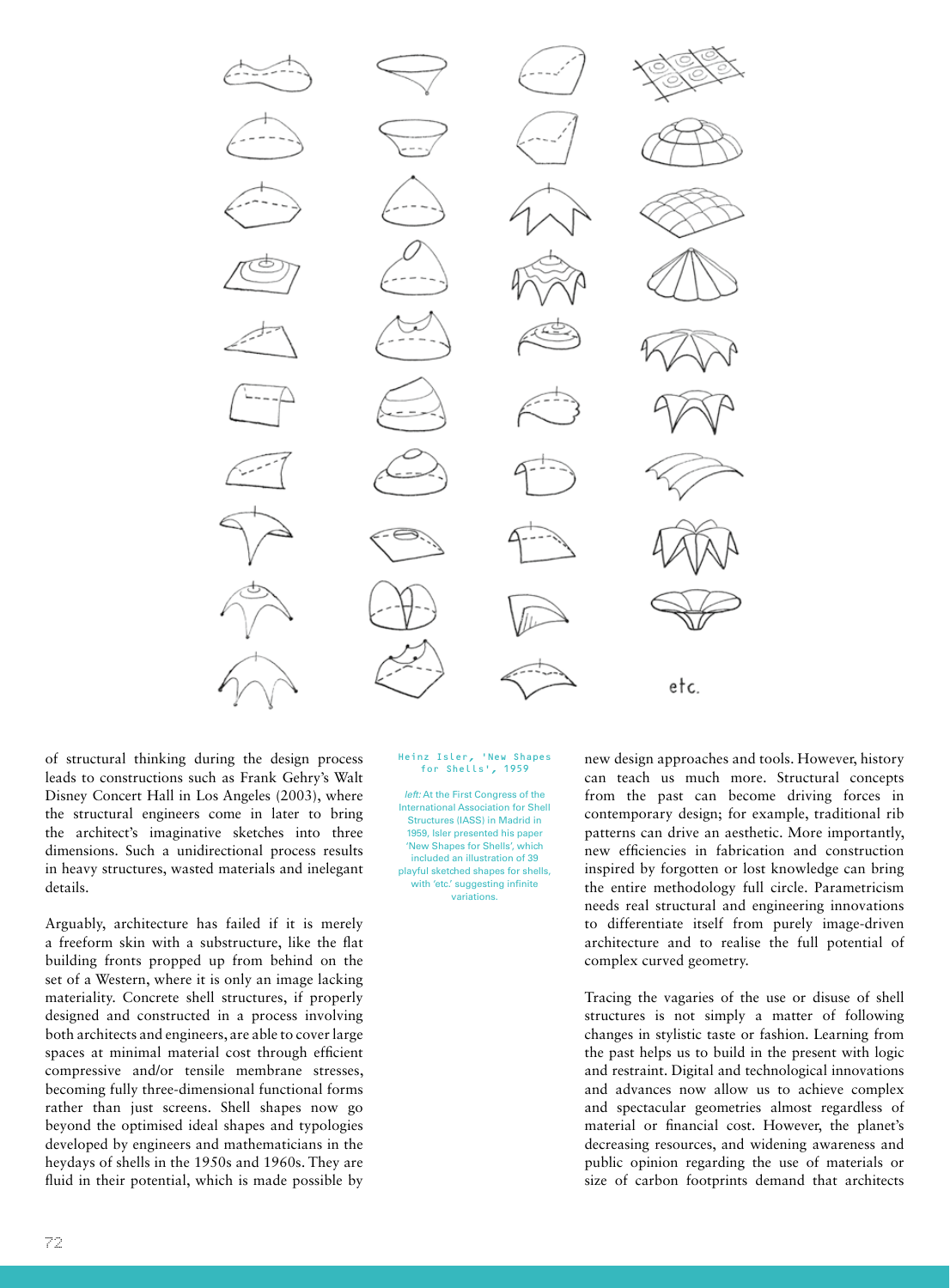

engage with these issues. Complexity for the sake of complexity, especially if accompanied by a disregard for material flows or financial resources, is not intrinsically interesting or stimulating. We need to be asking the question: can we do the same – or more – with less?

# REIMAGINING THE TRADITIONAL

Parametricism favours complex geometry and curved surface structures and therefore demands a continued push towards increased research and innovation in shell structures. Additionally, it justifies the value of shells that can be more efficiently constructed through (pre-)fabrication or other methods to avoid material waste or to better integrate building technologies. In several ongoing projects, the Block Research Group (BRG) at ETH Zurich is developing novel design approaches for shells as well as exploring new construction methods and logics to create these expressive, resource-efficient structural forms. The work shows that structural engineering can go beyond making a given geometry produce true innovation, and that designing with constraints need not constrain progress.

Block Research Group (BRG) with Escobedo Construction, Prototype of cablenet and fabricformed thin shell, Buda, Texas, 2015

This thin-shell prototype was formed using a lightweight, prestressed cable-net and fabric formwork using mainly standard shoring and scaffolding elements.

Heinz Isler may have been teasing in 1959 when, in his illustration of 39 playful sketched shapes for shells, he simply included the abbreviation 'etc.' in the final space, leaving the door open for infinite variations, $3$ but we now have the tools to realise his vision. Morphing from one shape to the next, we have a wide vocabulary of fully flexible possibilities at our disposal. Nevertheless, the appropriate use of materials or other, more locally distinct limitations must remain central to the design and construction of shells.

For the Fábrica de Cultura, an arts school in Barranquilla, Colombia, by Urban-Think Tank with the BRG and the Chair of Architecture and Building Systems, ETH Zurich (planned to enter the construction phase in 2016), the BRG designed a tilevaulted shell for the auditorium within a number of strict specifications. The compression-only shell needed to span a space of 20 by 40 metres (65 x 130 feet) and be optimised for construction using local labour and materials. As well as being expressive, it also needed to meet the high room-acoustical standards necessary for a performance space – all within light budget limits. The project took full advantage of the 'thrust network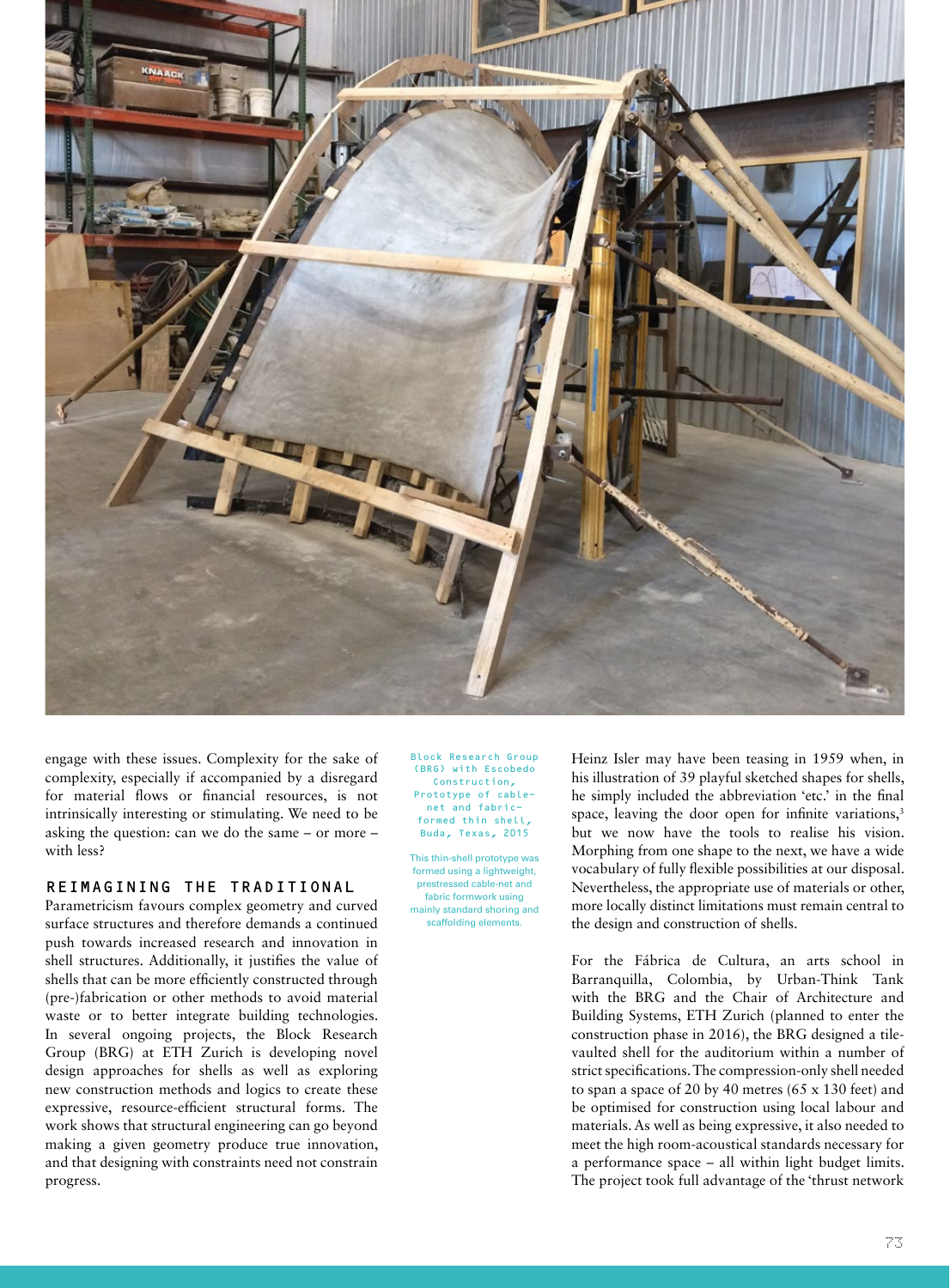

analysis' approach, which is a three-dimensional extenstion of graphic statics.<sup>4</sup> Thanks to the explicit control of the relation between the form and forces of the shell through geometrically connected diagrams, these multiple criteria could be satisfied simultaneously during the design process. The geometrically dependent form and force diagrams functioned as parametric models, constrained to generate exclusively compression-only solutions.

Tile vaults are unreinforced masonry structures made of bricks and fast-setting mortar. The technique allows for the construction of complex shell structures without the need for formwork, making them inherently more economic and less wasteful in terms of materials and labour. The tile vault of the auditorium in Barranquilla will be a self-supporting permanent formwork for the concrete shell, picking up dead load and reducing costs – of the formwork itself, but also of the foundations that would otherwise be needed to support it. This has the additional benefit that while the concrete cures for the required 28 days, construction and finishing will continue beneath the shell, further optimising building processes, time and costs. Reinterpreting traditional construction techniques within a set of locally defined constraints thus reveals that new, economically and materially optimised shell structures are feasible in a surprising context.

By foregoing the need for disposable formworks which are destroyed once construction is complete, and instead making the formwork a permanent and expressive part of the structure, the tile vault reduces Block Research Group (BRG) and the Chair of Architecture and Building Systems (ETH Zurich) with supermanoeuvre and Zwarts & Jansma Architects, NEST-HiLo research and innovation unit, Dübendorf, Switzerland, due for completion in 2016

The HiLo unit on the NEST building on the Empa-Eawag campus, planned as a 16-by-9-metre (52-by-30-foot) duplex penthouse apartment for visiting faculty, features several innovations in lightweight construction such as a thin sandwich shell using a flexible tensioned formwork and a rib-stiffened funicular vault as the floor.

waste from construction. Similarly, approaches that externalise supports or require minimal or no foundations represent efficient use of materials. Lightweight, flexible formwork systems can also reduce the amount of material needed, especially for the falsework. Shuttering can be replaced by fabric, and falsework such as scaffolding can be replaced by cables or rods supported by an external frame at its boundaries. The formwork system offers a degree of control over the shape so that it can be easily optimised for improved structural behaviour and other criteria. Expensive, unique or customised parts are reduced to the minimum.

# SUPERCHARGING SHELLS

Another area of potential for reduction is of course energy use. The NEST-HiLo research and innovation unit in Dübendorf, Switzerland, seeks to address many challenges related to the use of shell structures, including most prominently the issue of energy consumption and production, as well as the drastic reduction of required materials. Designed by the BRG and Chair of Architecture and Building Systems (ETH Zurich) with supermanoeuvre and Zwarts & Jansma Architects, the project (due to be completed in 2016) is more than just a shell with the singular function of simply spanning or covering, and is instead at once a structure, facade, insulation, a heating and cooling system, and a generator of energy.

The roof system is designed as a lightweight, doubly curved, thin sandwich shell structure, its shape structurally optimised to push the limits of what is